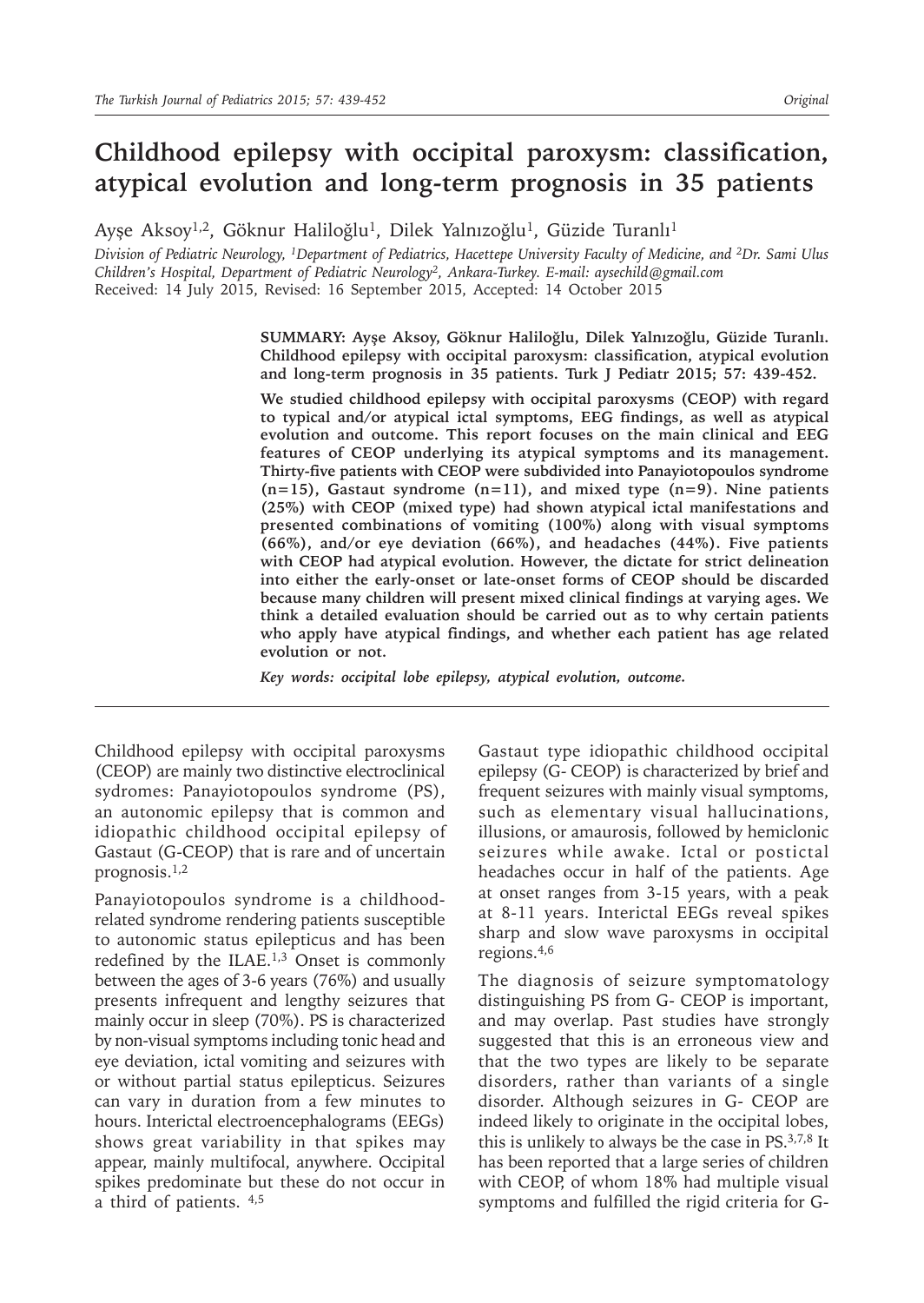CEOP, 54% presented clinical manifestations compatible with PS, and the rest had a mixture of signs and symptoms of both distinctly defined syndromes.9,10 Furthermore, atypical evolutions of CEOP have been repeatedly recognized.<sup>11</sup> Recently some studies recently have reported that this variant of CEOP and benign idiopathic partial epilepsy can appear in the same patients either at the same or at different times.<sup>11-14</sup>

Based on the differences in prognosis, it is important to distinguish PS from G- CEOP in clinical practice. The main purpose of this study was to determine the ictal manifestations of the diagnosis of PS and G- CEOP and to identify clues from clinical and EEG findings that can be used to predict the outcome. As a secondary aim, the overlap between the subgroups' defined syndromes was evaluated. We have analyzed the differences in atypical clinical presentations and atypical evolution, response to antiepileptic drugs (AEDs), prognosis among these subtypes, and description of the mixed type.

# **Material and Methods**

Our study population included patients with ICOE retrospectively evaluated between January 1999 and January 2012 in Hacettepe University İhsan Doğramacı Children's Hospital, Department of Pediatric Neurology, a tertiary referral centre. We selected patients with clinical and/or EEG features indicating occipital lobe involvement. From 50 patients with CEOP, 35 patients fulfilled the criteria for the present study (15 patients were excluded due to incomplete follow-up). This study was approved by the ethical committee of the İhsan Doğramacı Children's Hospital, and written informed consent was obtained from all patient's families.

We analyzed gender, age at seizure onset, seizure frequency and duration, seizure semiology, circadian distribution, history of febrile seizures/epilepsy and migraine, therapeutic response, EEG findings and outcome. The semiology of seizures, such as impairment of consciousness, ictal behavioral disturbances (crying, fearing**)**, vacant spells, visual symptoms, eye deviation, headache and vomiting were assessed according to the medical records and detailed re-interview with parents by telephone or in certain cases with seizure-video-records.

The patients were classified as 'PS' if ictal semiology included at least five of the following features: a) onset in early childhood to early adolescence (range: 1-14 years), b) predominantly nocturnal seizures ( $> 2/3$ attacks), c) autonomic features (sweating, malaise, nausea, retching, pallor or flushing), d) ictal vomiting, e) impaired consciousness, f) longer duration  $(>3$  min or  $>30$  min – 1 hour), g) rare seizures (1-15 in total) and h) follow-up examinations for longer than 2 years.2, 15 If patients had additional initial visual symptoms and post-ictal headache, they were included in the 'mixed group'.16 Patients were classified as 'G-ICOE' if ictal semiology included at least five of the following features: a) onset in childhood to mid-adolescence (range: 3-15 years), b) diurnal  $(> 2/3$  attacks), c) brief (seconds to a minute) and frequent (usually >15 in total) seizures, d) prominent initial visual hallucinations, e) ictal blindness, f) postictal headache and g) follow-up examinations for longer than 2 years.  $2, 15$  If the patients had additional initial ictal vomiting, they were included in the 'mixed group'.16

Awake and asleep EEG recordings were classified according to whether occipital spikes were unilateral or bilateral and/or with the presence of slowing or normal background activity, reactivity to eye opening, and extraoccipital spikes. Lack of occipital paroxysms did not exclude the definition of occipital lobe epilepsy based on typically reported clinical manifestations. Initial EEG was performed in all cases within 24 h from the first seizure. AEDs were administered in all cases, except in one patient with mixed type and changed according to the clinical and EEG evolution. Remission and duration of the seizure-free period in untreated patients or after discontinuation of treatment were evaluated.

# **Statistical analysis**

Demographic data, ictal symptoms, EEG, MRI, response to treatment, and duration of epilepsy were compared using chi-square test or Mann-Whitney U test, with values of p<0.05 considered as significant.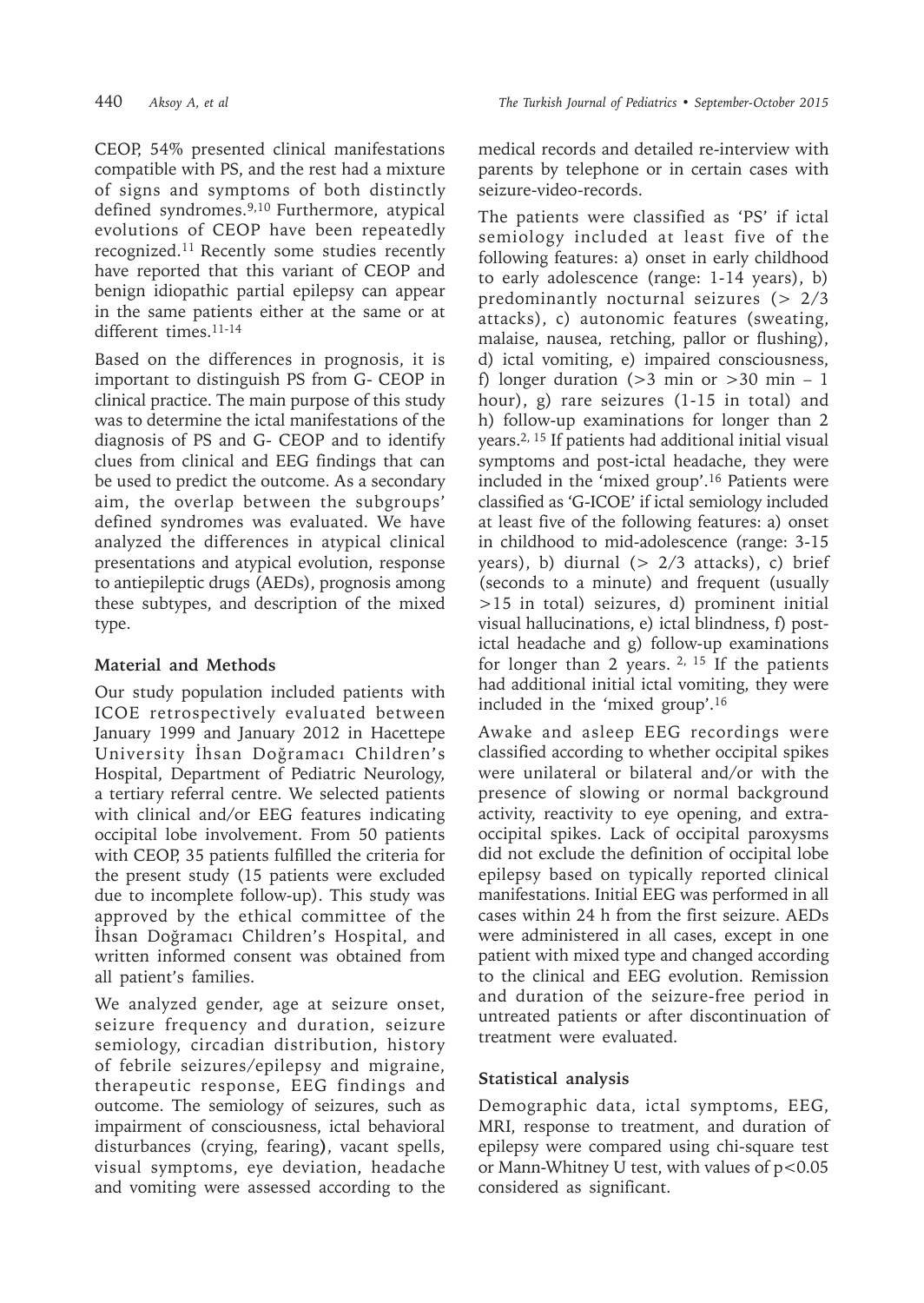### **Results**

### *a. Sex and age at onset of seizure*

Among the 35 children included in the analysis, girls (60%) were found to predominate. Age at onset of seizure was from 1 to 12 years 6 months (mean  $\pm$  SD, 6.2  $\pm$  3.4). The characteristics and demographic findings of the 35 patients are described in Table I. The 35 children with CEOP were further subdivided into PS, G- CEOP and mixed group. The mean age at the time of the first seizure differed in the three groups of CEOP. The characteristic findings of the three groups are described in Table II.

Statistical analysis failed to identify any significant difference regarding family history of seizure, number of recorded EEG, years of follow-up, and prognosis between patients.

### *b. Seizure type and syndrome classification*

The most common ictal symptom was vacant spell (91%). Impairment of consciousness (83%), autonomic disturbances (74%) and eye deviation (69%) were the second most common ictal symptoms (Table IV).

In the PS group, the most common ictal symptom was impairment of consciousness (100%). Vacant spells (93), eye deviation (87%), vomiting (80%), and autonomic disturbances (80%) were the second most common ictal symptoms. Twelve patients (80%) presented autonomic disturbances at the onset or during the course of the seizure. Autonomic manifestations were relatively common, usually as the seizure progressed. These were incontinence of urine (33%), pallor (30%), perioral cyanosis (20%), hypersalivation (20%) and midriasis (15%). Nine patients (60%) had less than four seizures; four of these (27%) had a single seizure. Six patients (40%) had more than four seizures. Overall, 53% of the patients had exclusively nocturnal seizures. Thirteen patients (86%) had prolonged seizures ( $> 3$  minutes),  $6/13$  (40%) had convulsive status epilepticus (all of them had generalized tonic-clonic seizures). The incidence of status epileptics was higher in PS, accounting for 40 %. Seizure-free intervals of one year or longer were observed in 13 patients (87%) (Table IV).

In the G-CEOP group, the more common ictal symptoms were vacant spells (82%),

| Characteristics                                                           | <b>CEOP</b><br>$(n=35)$              |
|---------------------------------------------------------------------------|--------------------------------------|
| Number (male/female, %)                                                   | 35 (14/21, 40/60)                    |
| Age at first seizure<br>Range, years and months<br>(Mean $\pm$ SD, years) | $1$ yr-12 yr 6 mo<br>$(6.2 \pm 3.4)$ |
| Hx febrile seizure, $n$ (%)                                               | 8(23)                                |
| Family history, $n$ (%)                                                   |                                      |
| FH <sub>x</sub> epilepsy                                                  | 11(31)                               |
| FH <sub>x</sub> febrile seizure                                           | 7(20)                                |
| FH <sub>x</sub> migraine                                                  | 5(14)                                |
| Treatment, $n$ (%)                                                        |                                      |
| No AED                                                                    | 1(3)                                 |
| One AED                                                                   | 29 (83)                              |
| Two AEDs                                                                  | 5(14)                                |
| Three or more AEDs                                                        | 0                                    |
| Discontinuation of AED                                                    | 10(29)                               |
| Prognosis<br>Seizure-free, $n$ (%)<br>Years of follow-up                  | 29 (83)                              |
| Range, years and months<br>(Mean $\pm$ SD, years)                         | 2 yr - 12 yr<br>$(5.23 \pm 2.46)$    |

**Table I.** Demographic Characteristics of CEOP

AED: Antiepileptic drug, CEOP: Childhood epilepsy with occipital paroxysms FH: Family history, Hx: History, SD: Standard deviation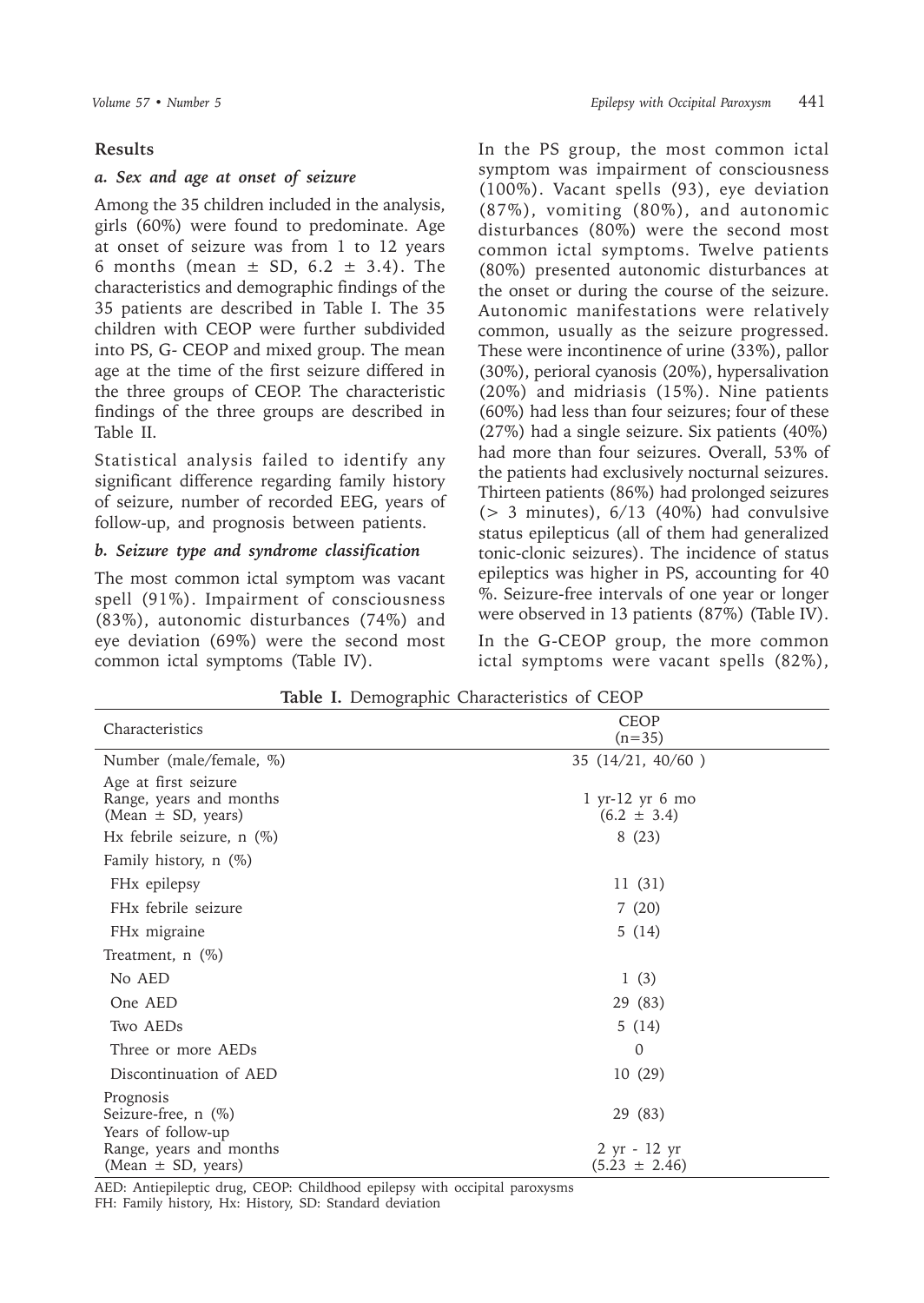| Characteristics                                                                                        | Panayiotopoulos<br>$n$ (%) 15(43)                            | Gastaut<br>$n$ (%)11 (31)              | Mixed<br>$n$ (%) 9 (26)                                      |
|--------------------------------------------------------------------------------------------------------|--------------------------------------------------------------|----------------------------------------|--------------------------------------------------------------|
| Number (male/female)                                                                                   | 15(7/8)                                                      | 11(4/7)                                | 9(3/6)                                                       |
| Age at first seizure<br>Range, years and months<br>(Mean $\pm$ SD, years)<br>Hx febrile seizure, n (%) | $1 \text{ yr} - 10 \text{ yr}$<br>$(4.25 \pm 1.76)$<br>4(29) | 3 yr - 14 yr (7.95<br>± 3.93)<br>2(17) | $4 \text{ yr} - 11 \text{ yr}$<br>$(7.38 \pm 1.06)$<br>2(22) |
| Family history, n (%)                                                                                  |                                                              |                                        |                                                              |
| FHx epilepsy                                                                                           | 6(40)                                                        | 2(18)                                  | 3(33)                                                        |
| FHx febrile seizure                                                                                    | 2(13)                                                        | 3(36)                                  | 2(22)                                                        |
| FHx migraine                                                                                           | 3(20)                                                        | 1(9)                                   | 1(11)                                                        |
| Ictal symptoms, n (%)                                                                                  |                                                              |                                        |                                                              |
| Impairment of consciousness                                                                            | 15 (100)                                                     | 7(64)                                  | 7(78)                                                        |
| Secondary generalized seizure                                                                          | 11(73)                                                       | 4(36)                                  | 7(78)                                                        |
| Focal motor seizure                                                                                    | 3(20)                                                        | 5(45)                                  | 1(11)                                                        |
| Eye deviation                                                                                          | 13 (87)                                                      | 5(45)                                  | 6(67)                                                        |
| Head deviation                                                                                         | 10 (67)                                                      | 5(45)                                  | 6(67)                                                        |
| Vacant spell                                                                                           | 14 (93)                                                      | 9(82)                                  | 9(100)                                                       |
| Ictal behavioral disturbances                                                                          | 9(60)                                                        | 6(55)                                  | 4(44)                                                        |
| Autonomic disturbances                                                                                 | 12 (80)                                                      | 3(27)                                  | 7(78)                                                        |
| Visual symptoms                                                                                        | 0                                                            | 7(64)                                  | 6(67)                                                        |
| Positive                                                                                               | $\Omega$                                                     | 3(27)                                  | 4(44)                                                        |
| Negative                                                                                               | 0                                                            | 4(36)                                  | 2(22)                                                        |
| Headache                                                                                               | 0                                                            | 7(64)                                  | 4(44)                                                        |
| Ictal                                                                                                  | $\Omega$                                                     | 5(45)                                  | 2(22)                                                        |
| Postictal                                                                                              | $\Omega$                                                     | 2(17)                                  | 2(22)                                                        |
| Vomiting                                                                                               | 12 (80)                                                      | $\Omega$                               | 9(100)                                                       |
| Ictal                                                                                                  | 6(40)                                                        | 0                                      | 9(100)                                                       |
| Postictal                                                                                              | 6(40)                                                        | 0                                      | $3(33)*$                                                     |
| Circadian distribution, n (%)                                                                          |                                                              |                                        |                                                              |
| Nocturnal only                                                                                         | 8(53)                                                        | $\mathbf 0$                            | 3(33)                                                        |
| Diurnal only                                                                                           | 5(33)                                                        | 6(55)                                  | 5(56)                                                        |
| Nocturnal and diurnal                                                                                  | 2(13)                                                        | 5(45)                                  | 1(11)                                                        |
| Status epilepticus (convulsive)#                                                                       | 6(40)                                                        | $\mathbf 0$                            | 2(22)                                                        |

**Table II.** Clinical Features and Demographic Characteristics of Early-Onset (Panayiotopoulos Type), Late-Onset (Gastaut Type) and Mixed Type

\*Three of mixed type patients had both ictal and postictal vomitting

♯ generalized tonic-clonic seizure

impairment of consciousness (64%), visual hallucinations (64%) and headache (64%). Seven patients (64%) had visual hallucinations, including four (36%) who had ictal blindness, and three (27%) who also had positive visual hallucinations, accompanied by versive manifestations in five patients (45%). The remaining two patients had visual symptoms

without versive manifestations. Seven patients (64%) presented headache at the onset or during the seizure. In five (45%) of them, the headache was followed by impairment of consciousness with (n=3) or without (n=2) evolution to generalized seizures. Six patients (55%) had more than four seizures and occurrence of seizures while awake. No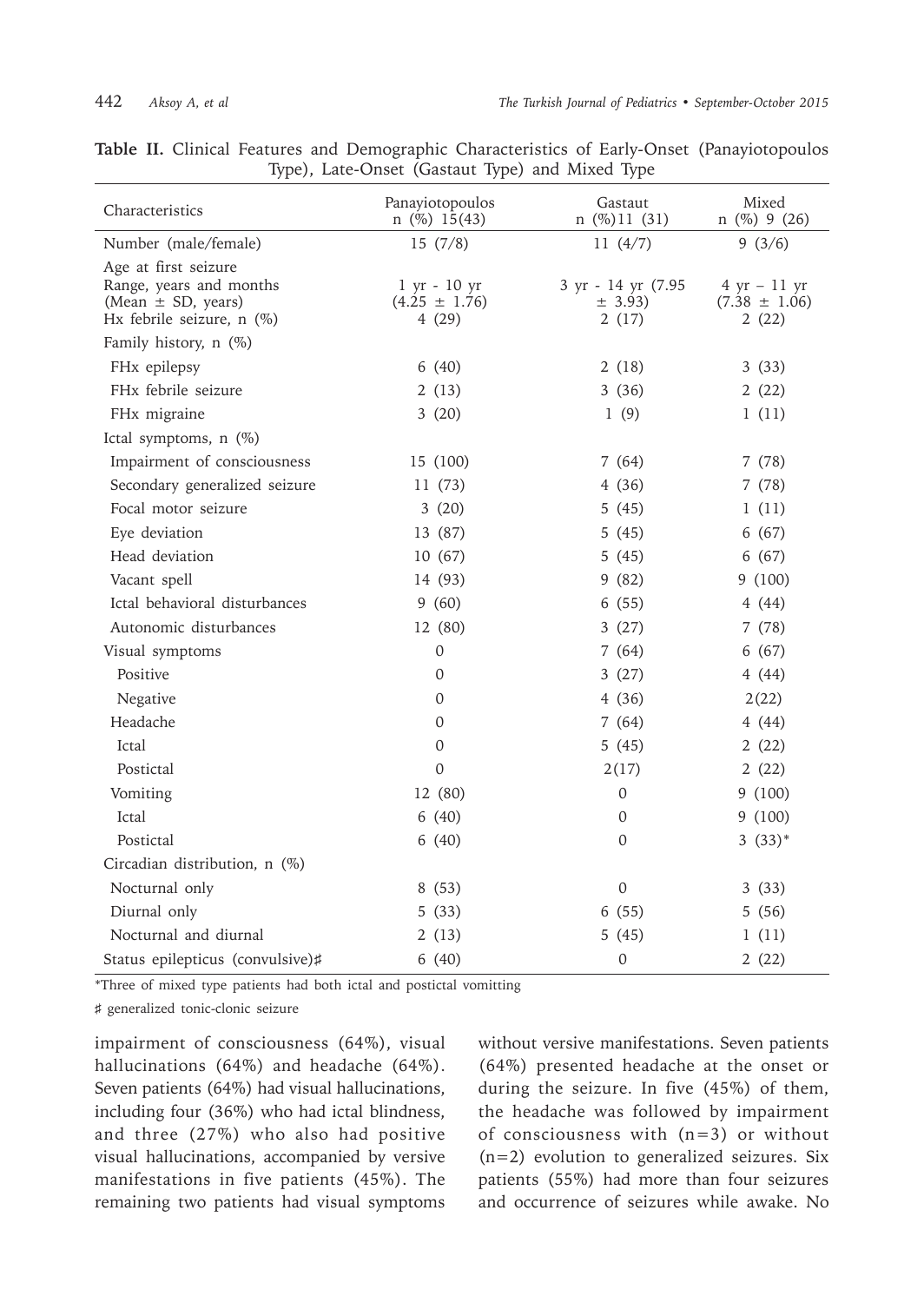patients had only nocturnal seizures. (Table II).

 In the mixed group, there were nine patients. Their clinical features resembled PS type with respect to the early onset of seizures (median: 7 years 6 months), early remission (9 years 6 months), low recurrence rate (only 22% had more than 4 seizures). The most common ictal features were ictal vomiting and vacant spells (100%), and other common ictal features were autonomic disturbances (78%), impairment of consciousness (78%), visual symptoms (67%) and head deviation (67%) (Table II). Seven patients (78%) had seizures ending with generalized convulsions only during sleep. Interestingly, our mixed group had a symptom overlap; patients presented combinations of vomiting (100%) along with visual symptoms (67%), and/or eye deviation (67%), headaches (44%), and five patients (56%) with eye and/or head deviation that accompanied and followed

visual hallucinations. Seizure-free intervals of one year or longer were observed in 8 patients (89%) (Table IV).

## *c. Electroencephalographic findings*

Routine EEG included waking records. Sleep EEG was obtained when waking records revealed no occipital paroxysms, or when the patients showed poor cooperation during the recording while awake. The number of EEGs during follow-up ranged between 2-10 for each patient (total EEG number: 147), with a mean of 3.7 records (SD: 2.7). Interictal EEGs revealed normal background activity for all patients. In 12 patients (34%), occipital paroxysms were present during wakefulness, in 40% during sleep and in 26% during both wakefulness and sleep. Ictal EEGs were not recorded. Two (6%) patients with typical clinical features of CEOP had completely normal EEGs

**Table III.** Clinical Features and Semiologic Findings of CEOP

|                                   | <b>CEOP</b> |
|-----------------------------------|-------------|
| Characteristics                   | $(n=35)$    |
| Ictal symptoms, $n$ (%)           |             |
| Impairment of consciousness       | 29 (83)     |
| Secondary generalized seizure     | 22(63)      |
| Focal motor seizure               | 9(26)       |
| Eye deviation                     | 24 (69)     |
| Head deviation                    | 21 (60)     |
| Vacant spell                      | 32 (91)     |
| Ictal behavioral disturbances     | 19 (54)     |
| Autonomic disturbances            | 26 (74)     |
| Visual symptoms                   | 13 (37)     |
| Positive                          | 7(53)       |
| Negative                          | 6(7)        |
| Headache                          | 11(31)      |
| Ictal                             | 7(20)       |
| Postictal                         | 4(11)       |
| Vomiting                          | 21 (60)     |
| Ictal                             | 15(43)      |
| Postictal                         | 6<br>(17)   |
| Circadian distribution, n (%)     |             |
| Nocturnal only                    | 11(31)      |
| Diurnal only                      | 15(43)      |
| Nocturnal and diurnal             | (23)<br>8   |
| Status epilepticus (convulsive) # | (23)<br>8   |

♯ generalized tonic-clonic seizure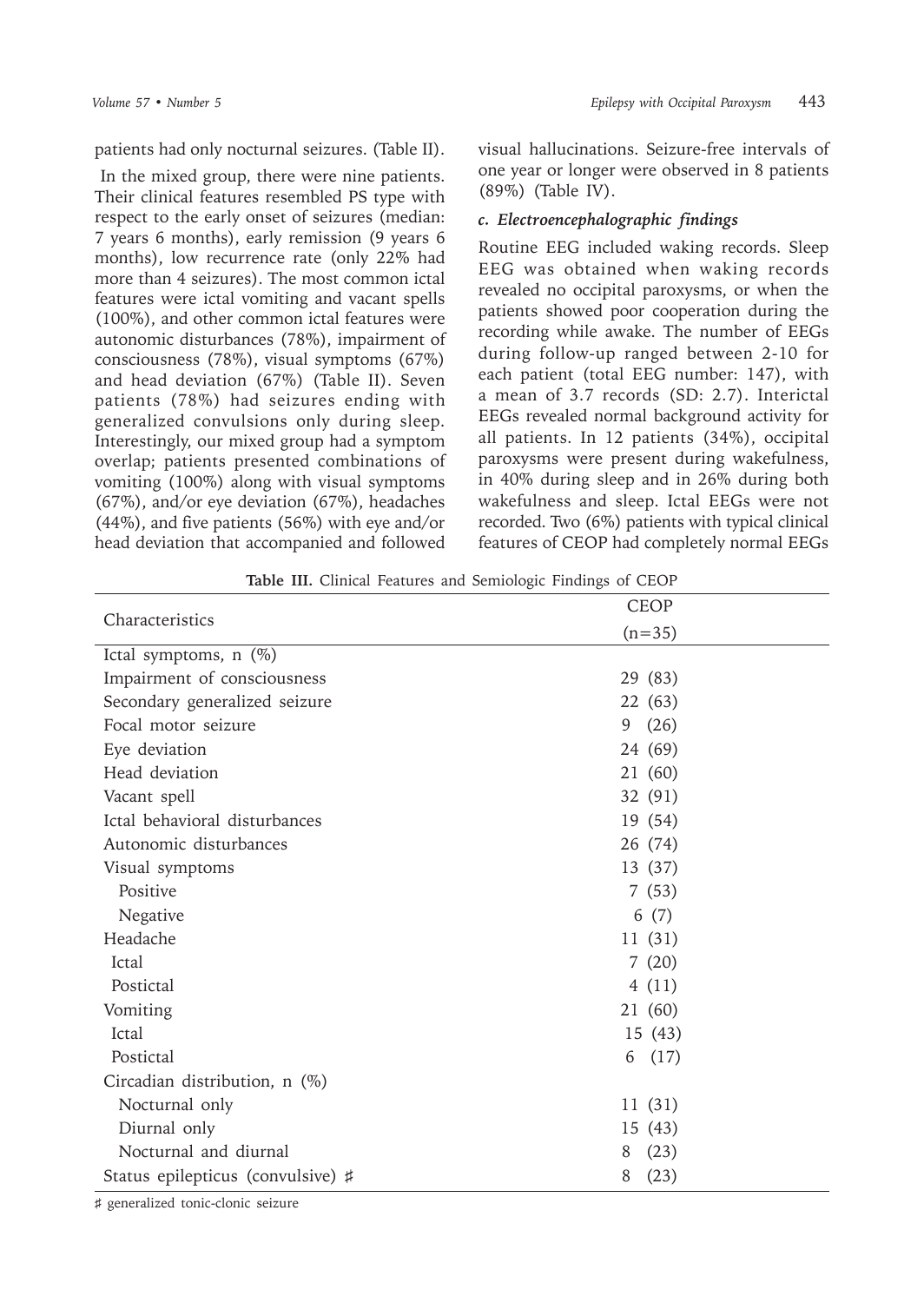444 *Aksoy A, et al The Turkish Journal of Pediatrics • September-October 2015*

despite two or five repeated recordings per patient performed during sleep and wakefulness (One of G- CEOP and mixed type) (Table V). Their last EEG was performed from 6 months to 4 years.

In the present study, 33 patients (94%) had spike and sharp waves in the initial interictal EEGs (occipital with/without extra-occipital), while two patients (6%) had normal findings during both awake and sleep EEG, and one patient (3%) had only extra-occipital foci (Table IV). Reactivity to eye opening was assessed in 22% of the patients. In our study, the initial EEG recording showed interictal epileptiform discharges localized in the occipital lobe in 89% of patients. During follow-up, interictal epileptiform discharges were localized to the occipital lobe in 49% of patients (Table V).

Only occipital spike-and wave complexes or small-amplitude occipital spikes were performed in 93% of PS, 91% of G- CEOP and 89% of mixed type in the initial interictal EEGs. Then, final EEG features, in 60% of PS, 36% of G-CEOP and 33% of mixed type were performed occipital spikes. Extra-occipital spikes, all with the benign morphology of high-voltage spikes often followed by slow waves, were found in one (3%) of 35 children who was PS in the

initial EEGs. Three patients (9%) showed extraoccipital discharges in their follow-up EEGs (two of the PS and one of the mixed type) (Table V). Most of the extraoccipital foci were mid temporal, sentro-temporal or parietal; the remaining were frontal.

According to initial EEG features, in five patients (14%) the epileptiform discharges were exclusively secondary generalized; in 4 of the 5 patients in the PS group, the remaining one patient in the G-CEOP group. Then, final EEG features: in four patients (11%) the discharges were exclusively secondary generalized; in 2 of the 4 patients in the mixed, one patient in the G-CEOP and one patient in the PS group. All of them occurred only during sleep. There were no statistical differences between patients with or without interictal abnormalities with regard to the age of onset, duration of the first seizure, or the recurrence of seizures.

EEG evolution; 15 patients with abnormal EEGs were followed up until normalization of their records, which occurred at age 1 to 14 years (mean; 4.5 years) and from 1 to 6 years (mean; 2.6 years) after their last seizure. These children were found in six (40%) of the PS, six (54%) of the G-CEOP and three (40%) of the mixed type, but four of them also had

|  |  |  | Table IV. Main Differences Among Early-Onset (Panayiotopoulos Type), Late-Onset (Gastaut Type) and |  |  |  |
|--|--|--|----------------------------------------------------------------------------------------------------|--|--|--|
|  |  |  | Mixed Type                                                                                         |  |  |  |

|                                                                         | $\sqrt{1}$                        |                              |                                 |
|-------------------------------------------------------------------------|-----------------------------------|------------------------------|---------------------------------|
| Characteristics                                                         | Panayiotopoulos<br>$(n=15)$       | Gastaut<br>$(n=11)$          | Mixed<br>$(n=9)$                |
| Seizure duration, $n$ (%)                                               |                                   |                              |                                 |
| $< 1$ min                                                               | 2(13)                             | 8(73)                        | 1(11)                           |
| $> 3$ min                                                               | 7 (47)                            | 3(27)                        | 6 (67)                          |
| $\geq$ 30 min to hour                                                   | 6(40)                             | 0                            | 2(22)                           |
| Number of seizures:<br>$>4$ seizures, n $(\%)$<br>Treatment, $n$ $(\%)$ | 6(40)                             | 6(55)                        | 2(22)                           |
| No AED                                                                  | $\Omega$                          | $\Omega$                     | 1(11)                           |
| One AED                                                                 | 13 (87)                           | 7(64)                        | 7(78)                           |
| Two AEDs                                                                | 2(13)                             | 4(36)                        | 1(11)                           |
| Three or more AEDs                                                      | 0                                 | 0                            | $\Omega$                        |
| Discontinuation of AED                                                  | 4(27)                             | 3(27)                        | 3(33)                           |
| Prognosis                                                               |                                   |                              |                                 |
| Seizure-free, $n$ (%)                                                   | 13 (87)                           | 8 (73)                       | 8 (89)                          |
| Years of follow-up<br>Range, years and months<br>(Mean $\pm$ SD, years) | 2 yr - 10 yr<br>$(4.73 \pm 2.43)$ | 3yr-7yr (5.00<br>$\pm$ 1.73) | 3yr- 12 yr<br>$(6.33 \pm 3.12)$ |

AED: Antiepileptic drug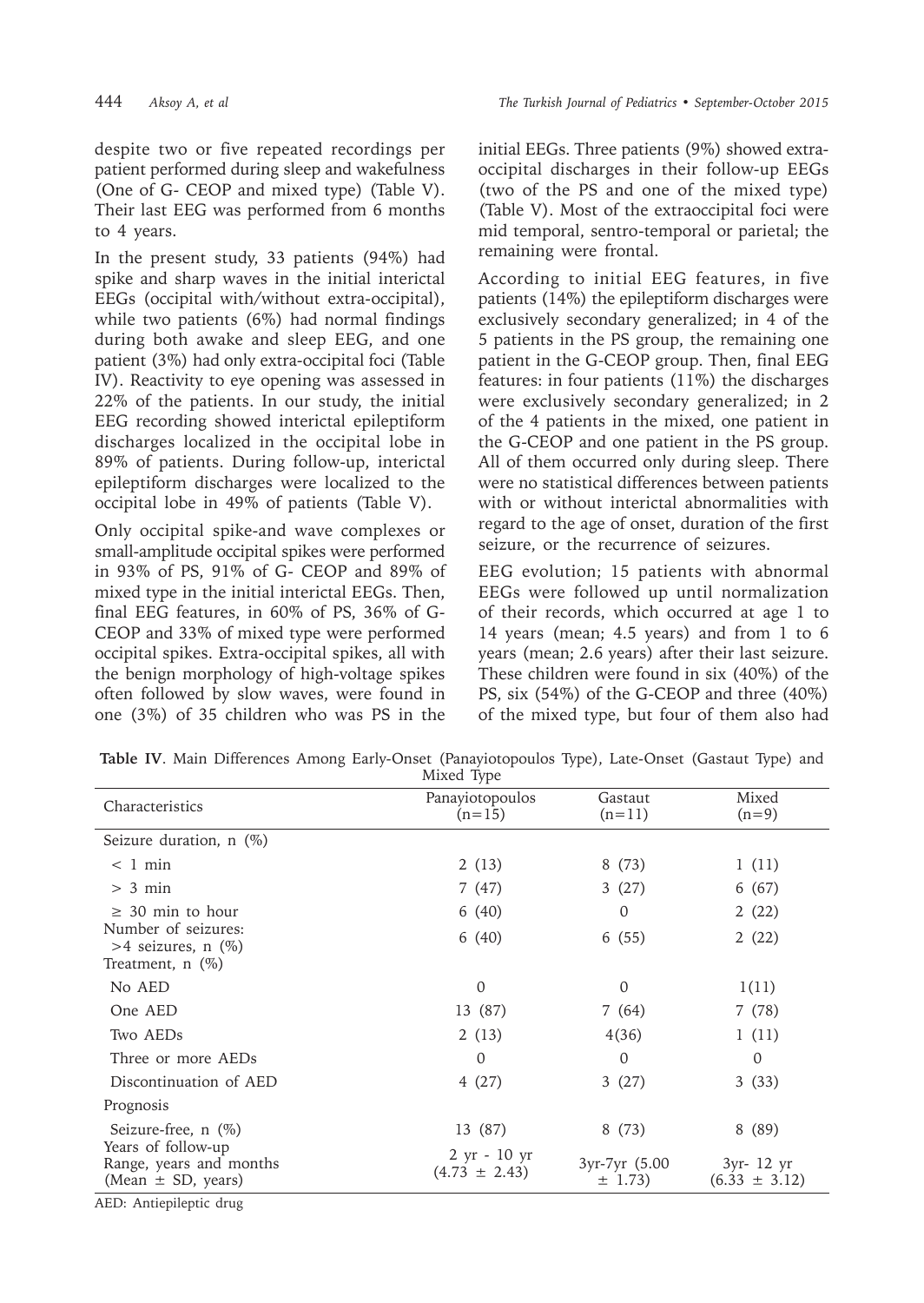seizures (two of the PS, one of the G-CEOP and the mixed type).

On the final examination, 8 of 35 patients (23%) showed shift from the occipital to frontal, parietal, temporal or central locations alone or in various combinations (shifted to the frontal, parietal, or temporal regions in 4 patients with mixed type (44%), three of them also had occipital regions, and 4 patients with PS (27%) frontopolar, temporal or central). None of the patients with G-CEOP showed migration.

In the mixed group, 89% of patients were determined to have occipital abnormalities in the initial EEG recordings. In 33% of these patients, there were EEG abnormalities on the final recording, with a mean of  $5.0 \pm 2.1$ years after their last seizure. One patient still had seizures (Patient 5, Table VI).

# *d. Treatment and follow-up*

Thirty-four patients (97%) received antiepileptic drug (AED); 6 patients (17%) had recurrent seizures (four of them in the PS and two in the mixed type). 29 patients (83%) received

one drug (41% received valproate, 24% carbamazepine, 24% oxcarbazepine, while the others received topiramate, clonazepam, or levetiracetam). Five patients (14%) received two drugs, and one patient with mixed type (3%) received no AED as spontaneous remission was observed (Patient 4; Table VI). During follow up, in 10 of 35 (29%) patients, treatment was eventually discontinued, but five of them (50%) stil had EEG abnormalities. In terms of achieving control, the mixed and PS syndromes in our study were easier to control than G-CEOP, and required two AEDs, yet their longterm prognosis was still good.

We found that 29 of 35 (83%) patients became seizure-free while 16 (%55) patients still had epileptic activity (occipital with/without extraoccipital) and there was no difference among the G- CEOP subgroups in terms of becoming seizure-free [nine with the PS(87%), three with G-CEOP (73%), four with mixed type (89%), Table V]. Moreover, all patients had reached seizure remission at 37 months (PS), 44 months (G-CEOP) and 43 months (mixed type); in other words, the active disease duration

**Table V.** Follow-Up EEG Findings of Early-Onset (Panayiotopoulos Type), Late-Onset (Gastaut Type) and Mixed Type CEOP

| Characteristics                                        | Panayiotopoulos<br>$(n=15)$ | Gastaut<br>$(n=11)$ | Mixed<br>$(n=9)$ |
|--------------------------------------------------------|-----------------------------|---------------------|------------------|
| First EEG, $n$ $(\%)$                                  |                             |                     |                  |
| Abnormal background                                    | $\Omega$                    | $\Omega$            | $\Omega$         |
| Occipital spikes                                       | 14 (93)                     | 10(91)              | 8(89)            |
| Unilateral (n, right/left, %)                          | 4(27)/2(13)                 | 4(36)/4(36)         | 3(33)/2(22)      |
| Bilateral                                              | 8(53)                       | 2(18)               | 3(33)            |
| With extra-occipital spikes                            | 4(27)                       | 1(9)                | 1(11)            |
| With secondary generalized discharges<br>(only asleep) | 4(27)                       | 1(9)                | $\mathbf 0$      |
| Extra-occipital spikes only                            | 1(7)                        | $\Omega$            | $\Omega$         |
| Normal                                                 | $\Omega$                    | 1(9)                | 1(11)            |
| Last EEG, $n$ $(\%)$                                   |                             |                     |                  |
| Abnormal background                                    | $\Omega$                    | $\Omega$            | $\Omega$         |
| Occipital spikes                                       | 9(60)                       | 4(36)               | 3(33)            |
| Unilateral (n, right/left, %)                          | 4(27)/2(13)                 | 1(9)/3(27)          | 1(11)/1(11)      |
| <b>Bilateral</b>                                       | 3(20)                       | $\Omega$            | 1(11)            |
| With extra-occipital spikes                            | 2(13)                       | $\mathbf{0}$        | 2(22)            |
| With secondary generalized discharges<br>(only asleep) | 1(7)                        | 1(9)                | 2(22)            |
| Extra-occipital spikes only                            | 2(13)                       | $\Omega$            | 1(11)            |
| Evolution to normal                                    | 6(40)                       | 7(64)               | 4(44)            |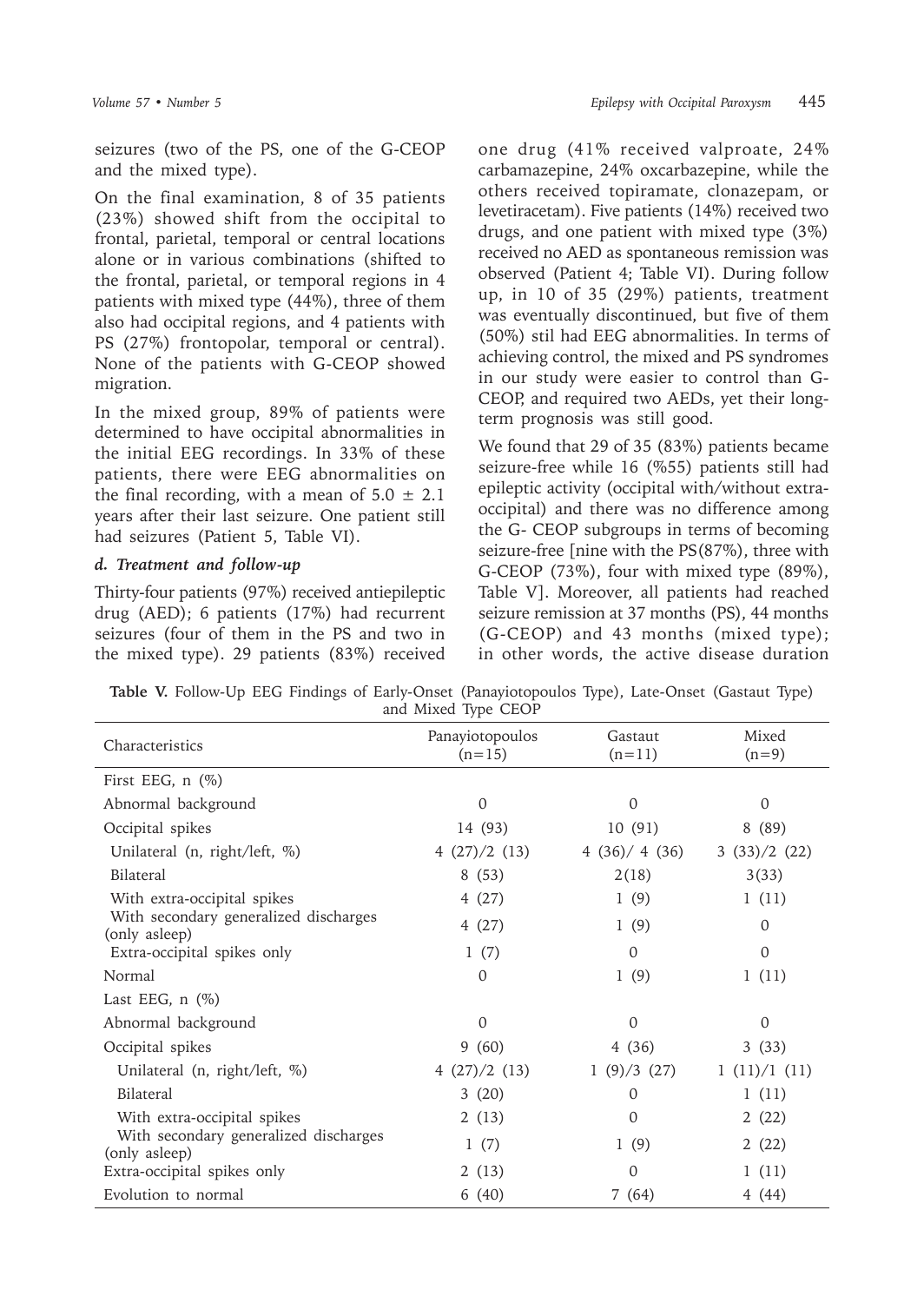| $\tilde{F}$<br>ł |  |
|------------------|--|
| j                |  |
| ć                |  |
| $hat{a}$         |  |
| المناجة:         |  |
| ì                |  |
| ٦                |  |

| Follow-up<br>$\rm (yr)$<br>$\overline{10}$<br>$^{12}$<br>$\infty$<br>ص<br>$\rightarrow$ It O $\pm$ extra O +<br>Major EEG finding<br>$100 + 501 + 501$<br>$bO \rightarrow normalized$<br>It O and extra O<br>It extra O + SGD<br>$\rightarrow$ and extra O<br>$b$ O $\rightarrow$ CSWS<br>$\rightarrow$ normalized<br>$\rightarrow$ normalized<br>and evolution<br>$\rightarrow$ normalized<br>rt O spikes<br>rt O spikes<br>rt O spikes<br>$\uparrow$<br><b>GD</b><br>Z<br>Seizure-<br>free<br><b>AED</b><br>$\frac{1}{2}$<br>SE<br>$\frac{1}{2}$<br>$\frac{1}{\lambda}$<br>$2 - 5$<br>$2 - 5$<br>$2 - 5$<br>$2 - 5$<br>$2 - 5$<br>$2 - 5$<br>FS<br>Major seizure<br>V, visual, eye<br>V, visual, eye<br>V, visual, eye<br>V, visual, eye<br>V, visual, eye<br>eye deviation<br>V, headache<br>V, headache<br>V, headache,<br>headache<br>deviation<br>deviation<br>deviation<br>deviation<br>deviation<br>V,visual,<br>type<br>Vacant<br>spell<br>cons<br>Imp | AED: Antiepilce drug, b: Bilateral, CSWS: Continuous spikes and waves during slow sleep, D: Diurnal, Imp Cons: Impairment of consciousness, E: Epilepsy, FS: Febrile<br>seizure, , It: Left, M: Migraine, N: Nocturnal, O: Occipital, rt: Right, SGD: Secondary generalized discharges, SE: Status epilepticus,V: Vomiting.<br>time<br><b>Both</b><br>≏<br>Z<br>z<br>z |                                                                                                     |  |  |         |  | able vi. Chillical Details on Mixed 19pe |  |  |  |
|-----------------------------------------------------------------------------------------------------------------------------------------------------------------------------------------------------------------------------------------------------------------------------------------------------------------------------------------------------------------------------------------------------------------------------------------------------------------------------------------------------------------------------------------------------------------------------------------------------------------------------------------------------------------------------------------------------------------------------------------------------------------------------------------------------------------------------------------------------------------------------------------------------------------------------------------------------------------|------------------------------------------------------------------------------------------------------------------------------------------------------------------------------------------------------------------------------------------------------------------------------------------------------------------------------------------------------------------------|-----------------------------------------------------------------------------------------------------|--|--|---------|--|------------------------------------------|--|--|--|
|                                                                                                                                                                                                                                                                                                                                                                                                                                                                                                                                                                                                                                                                                                                                                                                                                                                                                                                                                                 |                                                                                                                                                                                                                                                                                                                                                                        | history<br>Family<br>seizure<br>at last<br>Age<br>seizure<br>Age at<br>first<br>age /sex<br>Present |  |  | Seizure |  |                                          |  |  |  |
|                                                                                                                                                                                                                                                                                                                                                                                                                                                                                                                                                                                                                                                                                                                                                                                                                                                                                                                                                                 |                                                                                                                                                                                                                                                                                                                                                                        | FS<br>8/5                                                                                           |  |  |         |  |                                          |  |  |  |
|                                                                                                                                                                                                                                                                                                                                                                                                                                                                                                                                                                                                                                                                                                                                                                                                                                                                                                                                                                 |                                                                                                                                                                                                                                                                                                                                                                        | 9.5<br>6                                                                                            |  |  |         |  |                                          |  |  |  |
|                                                                                                                                                                                                                                                                                                                                                                                                                                                                                                                                                                                                                                                                                                                                                                                                                                                                                                                                                                 |                                                                                                                                                                                                                                                                                                                                                                        | m<br>16.5/F                                                                                         |  |  |         |  |                                          |  |  |  |
|                                                                                                                                                                                                                                                                                                                                                                                                                                                                                                                                                                                                                                                                                                                                                                                                                                                                                                                                                                 |                                                                                                                                                                                                                                                                                                                                                                        | щ<br>9<br>7.5<br>11/F                                                                               |  |  |         |  |                                          |  |  |  |
|                                                                                                                                                                                                                                                                                                                                                                                                                                                                                                                                                                                                                                                                                                                                                                                                                                                                                                                                                                 |                                                                                                                                                                                                                                                                                                                                                                        | щ<br>$\overline{16}$<br>∞<br>16/M                                                                   |  |  |         |  |                                          |  |  |  |
|                                                                                                                                                                                                                                                                                                                                                                                                                                                                                                                                                                                                                                                                                                                                                                                                                                                                                                                                                                 |                                                                                                                                                                                                                                                                                                                                                                        | ΕS<br>$\overline{10}$<br>6<br>15/M                                                                  |  |  |         |  |                                          |  |  |  |
|                                                                                                                                                                                                                                                                                                                                                                                                                                                                                                                                                                                                                                                                                                                                                                                                                                                                                                                                                                 |                                                                                                                                                                                                                                                                                                                                                                        | 9.5<br>8.5<br>12.5/M                                                                                |  |  |         |  |                                          |  |  |  |
|                                                                                                                                                                                                                                                                                                                                                                                                                                                                                                                                                                                                                                                                                                                                                                                                                                                                                                                                                                 |                                                                                                                                                                                                                                                                                                                                                                        | $\overline{10}$<br>20.5/F                                                                           |  |  |         |  |                                          |  |  |  |
|                                                                                                                                                                                                                                                                                                                                                                                                                                                                                                                                                                                                                                                                                                                                                                                                                                                                                                                                                                 |                                                                                                                                                                                                                                                                                                                                                                        | FS/E/M<br>6.5<br>5.5<br>13/F                                                                        |  |  |         |  |                                          |  |  |  |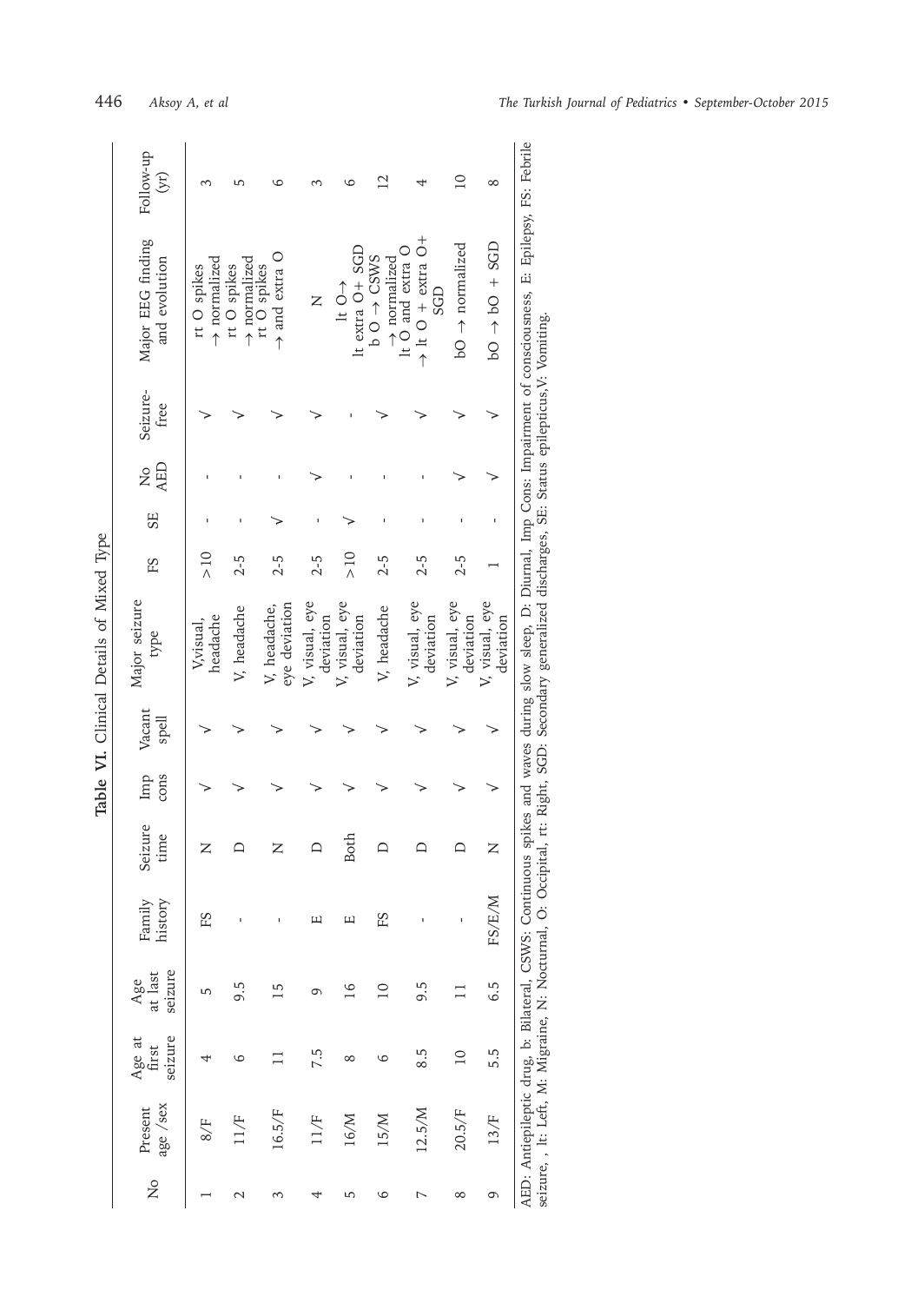(duration from first to last seizure) in the PS type was clearly shorter than in the G-CEOP and the mixed type. The average duration of epilepsy for patients with remission was 40.6  $\pm$  21.2 months (range: 6-120 months). All the patients were evaluated longitudinally, clinically and with EEGs for 2 to 12 years (mean: 5.53 ± 0.43). Psychomotor development was normal in all patients.

### *e. Atypical evaluation*

It is interesting to note that three of our patients had seizures that were initially consistent with Panayiotopoulos type and then progressed to seizures typical of G- CEOP in a long follow-up lasting for 5-7 years, which occurred at the age of the first seizure 1.5 to 3.5 years. Another interesting note is that we observed a girl who initially suffered from clinical and EEG features of childhood absence epilepsy (CAE), which were suppressed with valproic acid, and subsequently (one year later), she presented PS accompanied by interictal EEG findings of bilateral occipital spike-wave paroxysms. In addition, one patient with mixed type (Patient 6, Table VI) demonstrated almost continuous spike-and-wave during sleep (CSWS) at some time during the clinical course. At his last examination, at 15 years of age, he presented mild cognitive impairment although he had been seizure-free for three years.

# **Discussion**

We report a series of 35 well-documented patients who started with early- and late- onset CEOP, with typical or atypical clinical and EEG features. There is a significant variation in the inclusion and exclusion criteria of the two syndromes among the various published reports.8-12 Some studies have investigated differences in ictal semiology as a means of distinguishing between PS and G-CEOP.<sup>15, 17</sup> Regarding CEOP, this study also confirms that PS is more frequent and benign than G-CEOP.<sup>5,</sup> 18-20 The most common ictal symptom in our patients was vacant spells (91%), and it was also the most common ictal symptom in all subtypes of CEOP (93%, 82%, and 100%, respectively; Table III). So far, this has been reported very rarely in patients with idiopathic, usually symptomatic occipital lobe epilepsy has been observed<sup>20-22, 25, 30, 37</sup>. This may be because parents cannot easily overlook vacant

spells. Complex partial seizures of presumed temporal lobe origin are reported to begin with eye-moving sensations and similar vacant spell21-23. However, the most common spread of seizure of occipital epileptic discharges is infrasylvian, with involvement of the ipsilateral temporal region, and the clinical seizure manifestation would reflect these various spread patterns, such as vacant spell, automatisms or eye blinking<sup>24</sup>. The other common ictal symptoms in the subtypes of CEOP were eye deviation (87%, 45%, 67%, respectively; Table III) and autonomic disturbances (80%, 27%, 78%, respectively; Table III). In the subtypes of CEOP, however, eye deviations with or without head deviation were more common in the PS group than in the GS and mixed groups (87%, 45%, 67%, respectively; Table III), which was the characteristic seizure type in our patients with PS, similar to previous reports $24,25$ .

Impairment of consciousness, eye deviations with or without head deviation, vomiting, and autonomic disturbances were more common in the PS group than in the G- CEOP, similar to previous reports.5, 9, 15 Ictal vomiting is likely to be more common in PS, but it was found to be a more common symptom in the mixed type than in the PS, though not statistically significant (Table II).

 Visual hallucinations are the most typical and usually the first ictal symptom, and are probably present in more than two-thirds of patients with G-CEOP.<sup>5, 15, 18</sup> Our study also revealed only a slightly lower incidence of visual symptoms in G-CEOP (Table II). However, 41% of our patients were  $\leq$ 4 years of age at the onset of seizures (notably, 36% of our patients with G-CEOP), and visual symptoms in this younger age group may go unnoticed. It has been reported that the most common ictal visual symptoms in G-CEOP were negative visual symptoms.9, 15, 16, 26, 27 In this sudy, 36% of patients with G-CEOP had ictal blindness as an initial manifestation of their seizures, similar to the report by van den Hout et al.<sup>20</sup>

Other occipital manifestations more commonly seen in our patients included automatisms and autonomic and ictal behavioral disturbances, as reported previously.5, 8, 15 Autonomic disturbances alone or together with ictal behavioral disturbances appear as among the most frequent symptoms in PS.7, 18, 28, 29 If a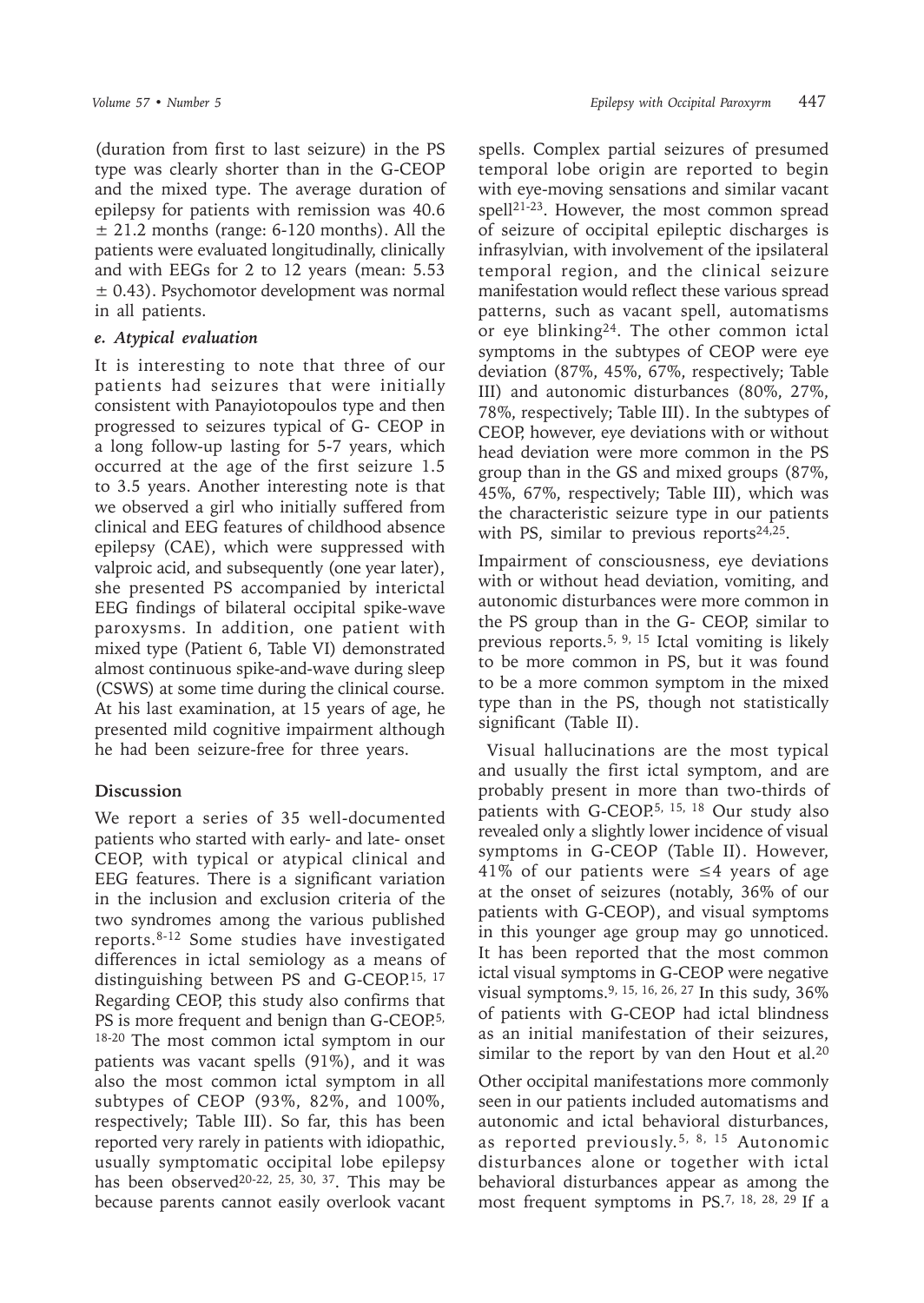seizure spreads to the medial temporal lobe, automatism and impairment of consciousness can occur. Automatisms indistinguishable from those of patients with temporal lobe epilepsy have been reported in 29-88% of patients with occipital lobe epilepsy.<sup>21</sup> In our study, there was only a slightly higher incidence of automatism in PS (40%) than reported previously.15, 18, 25, <sup>30</sup> These symptoms usually occur in the early stages of seizure. They may be missed in nocturnal seizures.<sup>21</sup> In our study, secondarily generalized tonic-clonic seizure (2GTCs) was found to be a more common symptom in the PS and mixed-type than in the G-CEOP (Table IV). Four patients with PS had experienced 2GTCs at different times, indicating that multiple pathways of spread can be present in a single patient. $31$ 

EEG is an important tool in the diagnosis and follow-up of patients with CEOP. Abnormalities on EEG are more likely to be detected with multiple recordings and when a sleep study is obtained. This study demonstrated that occipital spikes and occipital paroxysms are an age-related EEG abnormality that may occur in seizure with atypical and/or typical ictal manifestations. The EEG spikes and seizures usually disappear simultaneously or with AED.<sup>3, 15</sup> This study also documents that epileptic discharges disappeared more often in G- CEOP than in the other subtypes, but the difference was not statistically significant (Table IV). Regarding the EEG findings, we showed variable evolutional changes in EEG foci with age, which may have weakened the specificity of CEOP.15, 30 Patients in whom seizures were active despite normal EEG recordings emphasize the poor correlation between clinical and EEG features in idiopathic epilepsies.15, 32 We also found that occipital epileptiform discharges had migrated or changed only in patients with PS and mixed type, as reported previously.<sup>11,</sup> 16, 33 However, we found a lower incidence of extra-occipital epileptiform discharges in PS, as reported previously,<sup>15</sup> and a slightly higher incidence of migration of epileptiform discharges in the mixed type. As the EEG spike focus itself tends to shift with age regardless of etiology in childhood idiopathic epilepsy, <sup>19, 34,</sup> <sup>35</sup> the characteristic spike localization in these two syndromes is reasonably explained by the age window (i.e., occipital spike foci in early childhood, only occipital foci in later childhood,

and both during the intermediate period). $8-12$ , 36 We did not consider EEG abnormalities and localization as essential inclusion or exclusion criteria to comply with current evidence that PS is mainly a multifocal epileptic syndrome with significant EEG variability and typical and/or atypical ictal semiological features. We firstly excluded patients with symptomatic epilepsy and patients with nonepileptic paroxysmal autonomic manifestations only.

Despite the heterogeneity of the CEOP data in the literature reviewed, it seems to result from an evolution of the same maturational process by aging, which also involves rolandic epilepsy and CAE. Atypical evolutions have been reported previously in patients with PS or G-CEOP.<sup>11-13, 17, 22, 37-43</sup> It is interesting to note that three of our patients with PS had progressed to G-CEOP over time, as reported previously. <sup>42</sup> It has been suggested that the neurobiological spectrum of CEOP results in PS semiology early in childhood, and as the brain matures, the features of G-CEOP become more evident.16 We observed a girl who suffered from CAE and progressed to PS. Similarly, Gambardella et al.37 firstly reported a boy who experienced PS four years after recovering from an electroclinical picture characteristic of CAE. Additionally, one patient with mixed type had developed electroclinical features similar to the cases described by Caraballo et al.<sup>12</sup> as atypical evolution and epilepsy with CSWS. In the better known overlap of benign rolandic epilepsy and idiopathic generalized epilepsy, there were observations of both syndromes in one family and of both EEG traits in single individuals.11, 14, 22, 37, 44, 45 None of our patients had developed rolandic epilepsy during the follow-up.

Some studies have focused on atypical clinical features and outcomes in patients with CEOP type.<sup>9, 11, 14, 16, 33, 37, 39-43</sup> They have reported that 28%-50% of their patients presented atypical clinical manifestations of CEOP. These studies also describe those the patients with accompanying atypical clinical features, which make it difficult to comply with the rigidly segregated syndromes reported by several authorities.10, 11, 39, 40, 41 The report of Taylor et al.16 emphasized that the overlap of ictal symptoms occurs in both smaller and older children. Kivity et al.<sup>9</sup> reported a large series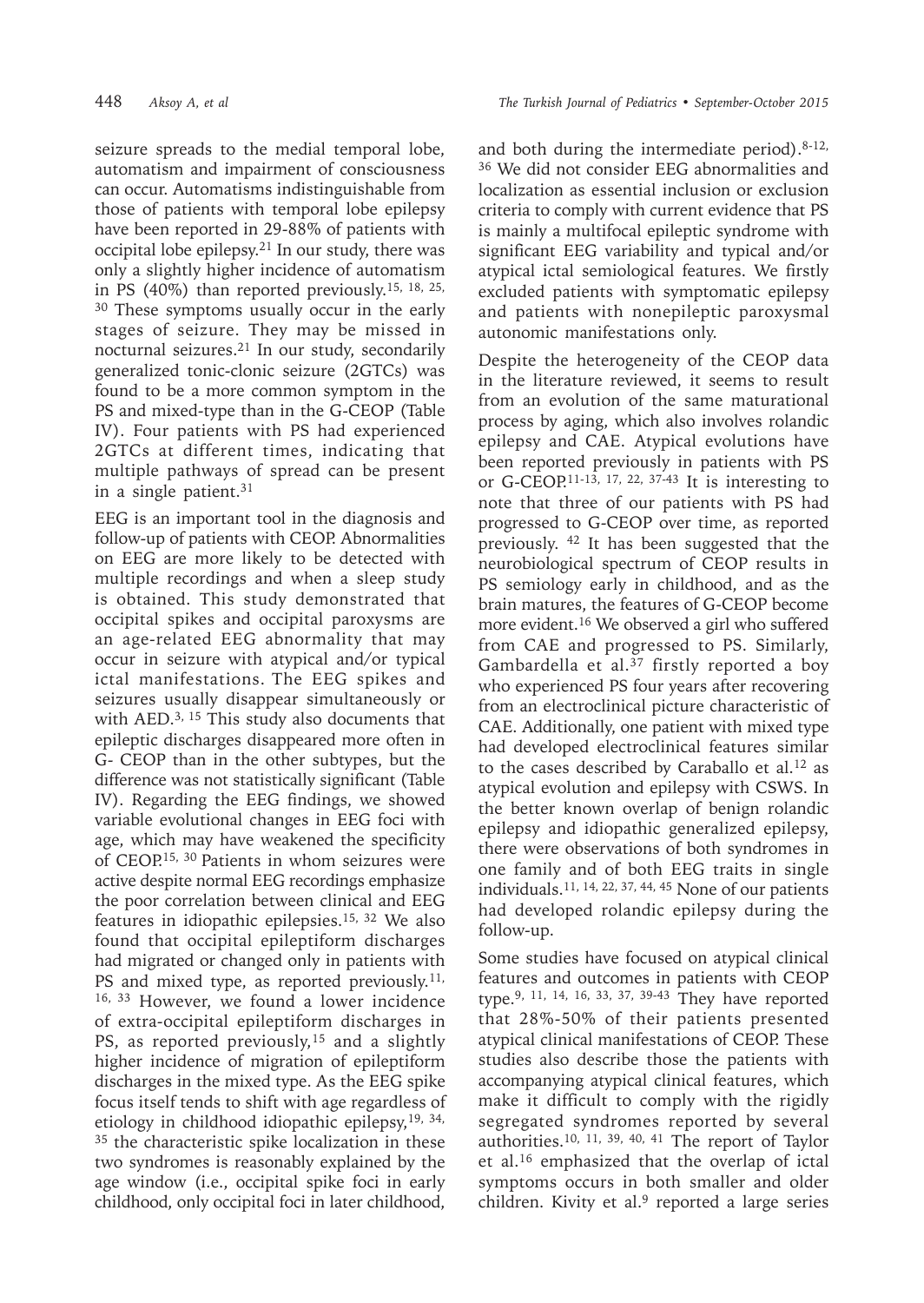of 134 children with ICOE; only 96 (72%) of them could be segregated into either of the rigidly delineated epileptic subtypes. An additional 38 (28%) children failed to comply with either rigid syndrome and had mixed clinical phenomena at various ages of onset. Genizi et al.<sup>8</sup> described a series of 28 children with CEOP, and 14 patients (50%) had mixed clinical manifestations. CEOP shows that the syndromes described by Panayiotopoulos and Gastaut are less distinct than previously thought, with overlap quite common.

Twenty-six percent of our patients had atypical clinical presentations as the initial ictal semiology. For this reason, we described nine patients (26%) who presented a "mixed'' syndrome with features of classical PS and G-CEOP and examined them in detail (as shown in Table 5). The age of onset seizure in the nine children was 2 to 11 years. All patients with mixed type were right-handed. Patients presented combinations of vomiting (100%) along with visual symptoms (66%) and/or eye deviation (66%) and headaches (44%). This finding is in keeping with previous reports.11, 12, 14, 39, 40-42 Our mixed group had a symptom overlap; this included five patients with eye and/or head deviation that accompanied and followed visual hallucinations. This finding is in contrast with the study of Ferrie et al.<sup>38</sup> in which visual symptoms were not reported during eye and head deviation in the overlapping cases, but is in parallel with cases reported by Kivity et al.9 and Taylor et al.16 For example, seizures were characterized by ictal vomiting, adversive manifestations and visual hallucinations, yet were frequent and diurnal (Patient 4). Interestingly, we found that all mixed patients had vomiting, and the incidence of visual symptoms was higher in the mixed group, at a rate of 67%. Furthermore, what is certain is that vomiting in autonomic seizures of PS is different from the ictal vomiting in adults, which is associated with ictal discharges in the temporal lobe of mainly the nondominant hemisphere.46 It also differs from the ictal vomiting of occipital lobe epilepsy, which occurs after visual symptoms from spread to the nondominant temporal lobe regions.26, 47

We found that patients with PS became seizurefree with a clearly shorter active disease

duration (duration from the first to last seizure) than in the G-CEOP and the mixed type, as reported previously.<sup>5, 8, 33, 43</sup> In terms of achieving control, the mixed and PS syndromes in our study were easier to control than the G-CEOP, and required two AEDs, yet their long-term prognosis was still good, as reported previously.6, 7, 28 The mixed group may be better viewed as a continuum, as previous authors have suggested.3, 28

Atypical cases are not unique to PS. They occur in all epilepsy syndromes that have heterogeneous clinical characteristics, except for the same onset age, and appear to be nosologically different epileptic syndromes and constitute an age-dependent idiopathic focal epilepsy developing successively with age.19, 37, 48, 49 They should stimulate further study regarding questions such as the interaction between genetic, epigenetic and acquired causes and the role of "epilesy genes" in causing markedly different phenotypes. Cumulative results indicate a high prevalance of febrile seizure and/or family history of seizure in previous reports and in our study (13%-40%, Table II), indicating that genetic predisposition plays a major role in these syndromes.5, 16, 19, 36, 39 Our study was not designed for genetic purposes. According to Taylor et al.<sup>16</sup> PS, like rolandic epilepsy, is probably genetically determined, but conventional genetic influences may be less important than other mechanisms. SCN1A mutations have been reported recently in a child <sup>41</sup> and two siblings.<sup>50</sup>

The mechanisms underlying the phenomenon of atypical evolution are not yet well understood. The immature nervous system has a tendency to develop mixed atypical evolution, which can be induced by an epileptic focus during the age-related hypersynchronizing function. This was designated as "hereditary impairment of brain maturation" by Doose and Baier.<sup>44</sup> In patients in the mixed group, we described that the age of seizure onset, presence of atypical ictal manifestations, prolonged seizures, and multiple foci in EEGs demonstrate a clear overlap of PS and G-CEOP characteristics. Thus, typical or atypical ictal and other autonomic manifestations in PS may be attributed to a maturation-related susceptibility of the central autonomic network.47 These findings appear to support the view that the autonomic clinical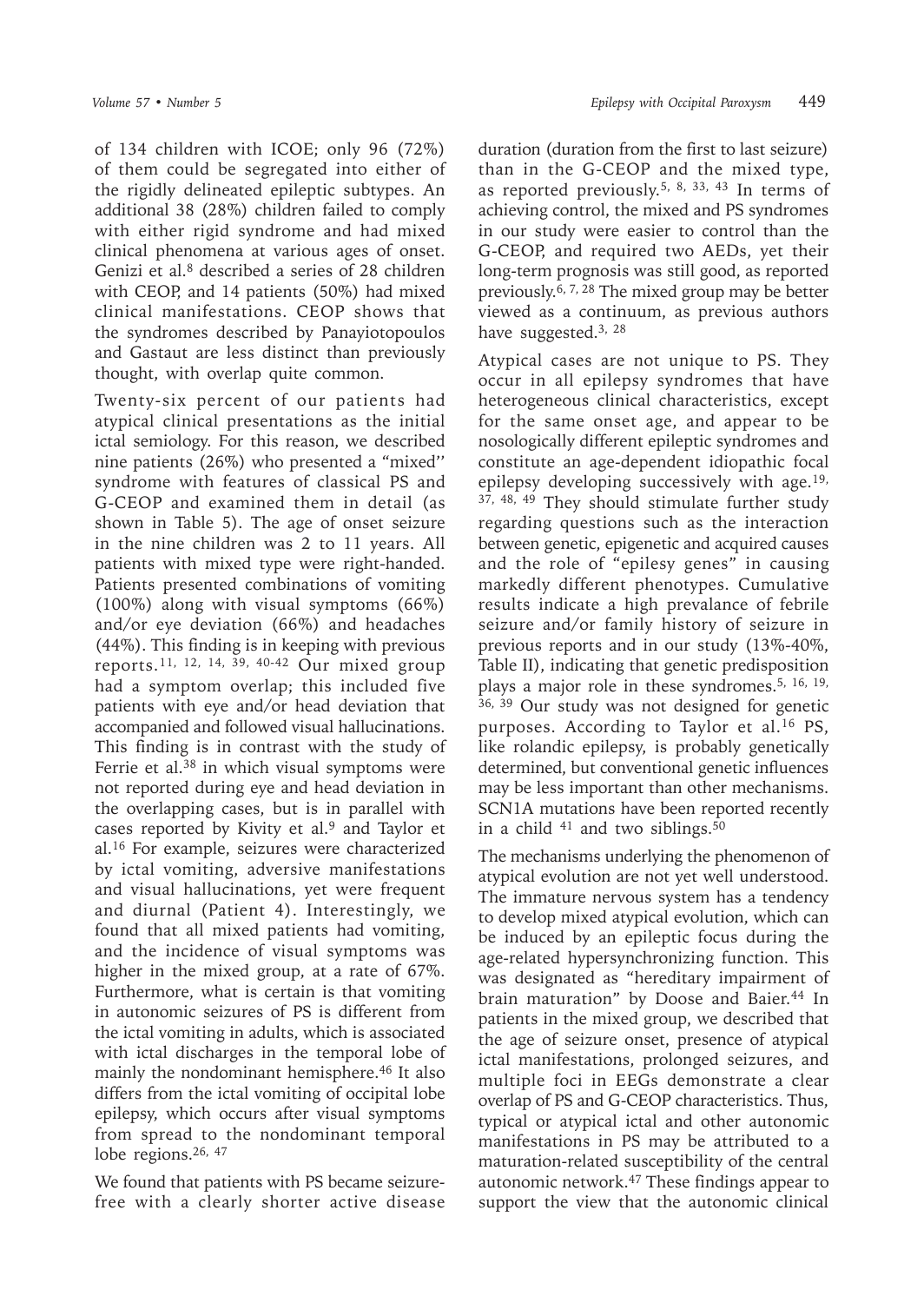manifestations of PS are likely to be generated by variable and widely spread epileptogenic foci acting on a (temporarily for children) hyperexcitable central autonomic network.<sup>2, 8</sup>

There appear to be ever-increasing reports of "atypical" cases of PS. This issue has been addressed recently by Capovilla et al.<sup>37</sup> and Ferrie et al.<sup>51</sup> However, there are still many issues that require further research and enquiry including diagnostic, epigenetic, genetic, pathophysiological, epidemiological, and management issues. We think that detailed evaluations should be performed to ascertain why some patients apply atypical findings and whether each patient has age-related evolution.

This study has several methodological limitations. As most of the studies including ours were retrospective and as the numbers of patients was limited, further prospective studies are necessary to determine the exact prerequisite criteria for determining the borders of this epileptic syndrome and for clarifying the clinical spectrum within this syndrome. Therefore, further studies are required to assess the many atypical cases, and a careful investigation about detailed seizure semiology is required by video-EEG recording or videoseizure recording to confirm our findings.

In conclusion, the reported accumulated clinical data of children with suspected atypical cases, including our experience, have been discussed herein. The data indicate that a strict delineation into either PS or G-CEOP is not feasible in a high proportion of diagnosed children, even as high as 50% in previous studies. Therefore, the dictate for strict delineation into either the early-onset or late-onset forms of CEOP should be discarded because many children will present mixed clinical findings at various ages.8, 10, 11, 16, 33, 39, 41 Our observations are in keeping with previous studies, which have shown that substantial variable presentations preclude the delineation of a single unique accredited CEOP.

### **REFERENCES**

- 1. Berg AT, Berkovic SF, Brodie MJ, et al. Revised terminology and concepts for organization of seizures and epilepsies: report of the ILAE Commission on Classification and Terminology, 2005-2009. Epilepsia 2010; 51: 676-685.
- 2. Engel J Jr. ILAE classification of epilepsy syndromes. Epilepsy Res 2006; 70S: S5-10.

450 *Aksoy A, et al The Turkish Journal of Pediatrics • September-October 2015*

- 3. Ferrie C, Caraballo R, Covanis A, et al. Panayiotopoulos syndrome: a consensus view. Dev Med Child Neurol 2007; 48: 236-240.
- 4. Covanis A, Ferrie CD, Koutroumanidis M, Oguni H, Panayiotopoulos K. Panayiotopoulos syndrome and Gastaut type idiopathic childhood occipital epilepsy. In: Roger J, Bureau M, Dravet C, Genton P, Tassinari CA, Wolf P. Epileptic syndromes in infancy, childhood and adolescence. Montrouge: John Libbey Eurotext; 2005: 227-254.
- 5. Panayiotopoulos CP. Benign childhood focal seizures and related epileptic syndromes. In: Panayiotopoulos CP. A Clinical Quide to Epileptic Syndromes and their Treatments. London: Springer Healthcare Ltd; 2010: 339-376.
- 6. Gastaut H. A new type of epilepsy: benign partial epilepsy of childhood with occipital spikes –waves. Clin Electroencephalogr 1982; 13: 13-22.
- 7. Panayiotopoulos CP. The birth and evolution of the concept of Panayiotopoulos syndrome. Epilepsia 2007; 48:1041-1043.
- 8. Genizi J, Zelnik N, Ravid S, Shahar E. Childhood epilepsy with occipital paroxysms: difficulties in distinct segregation into either the early-onset or late-onset epilepsy subtypes. J Child Neurol 2007; 22: 588-592.
- 9. Kivity S, Ephraim T, Weitz R, Tamir A. Childhood epilepsy with occipital paroxysms: clinical variants in 134 patients. Epilepsia 2000; 41: 1522-1533.
- 10. Covanis A. Correspondence on "Childhood epilepsy with occipital paroxysms: difficulties in distinct segregation into either the early-onset or late-onset epilepsy subtypes" J Child Neurol 2008; 23: 1085-1086.
- 11. Fejerman N, Caraballo R, Tenembaum SN. Atypical evolutions of benign localization-related epilepsies in children: are they predictable? Epilepsia 2000 ;41**:**  380-390.
- 12. Caraballo RH, Astorino F, Cersósimo R, Soprano AM, Fejerman N. Atypical evolution in childhood epilepsy with occipital paroxysms (Panayiotopoulos type). Epileptic Disord 2001; 3: 157-162.
- 13. Ferrie CD, Koutroumanidis M, Rowlinson S, Sanders S, Panayiotopoulos CP. Atypical evolution of Panayiotopoulos syndrome: a case report. Epileptic Disord 2002; 4: 35-42.
- 14. Caraballo RH, Cersósimo RO, Fejerman N. Late-onset, "Gastaut type", childhood occipital epilepsy: an unusual evolution. Epileptic Disord 2005; 7: 341-346.
- 15. Ferrie CD, Nordli DR Jr, Panayiotopoulos CP. Benign focal epilepsies of childhood. In: Pellock JM, Bourgeois BFD, Dodson WE, editors. Pediatric Epilepsy: Diagnosis and treatment. 3rd ed. New York: Demos Medical Publishing; 2008: 335-350.
- 16. Taylor I, Berkovic SF, Kivity S, Scheffer IE. Benign occipital epilepsies of childhood: clinical features and genetics. Brain 2008; 131: 2287-2294.
- 17. Panayiotopoulos CP, Michael M, Sanders S, Valeta T, Koutroumanidis M. Benign childhood focal epilepsies: assessment of established and newly recognized syndromes. Brain 2008; 131: 2264-2286.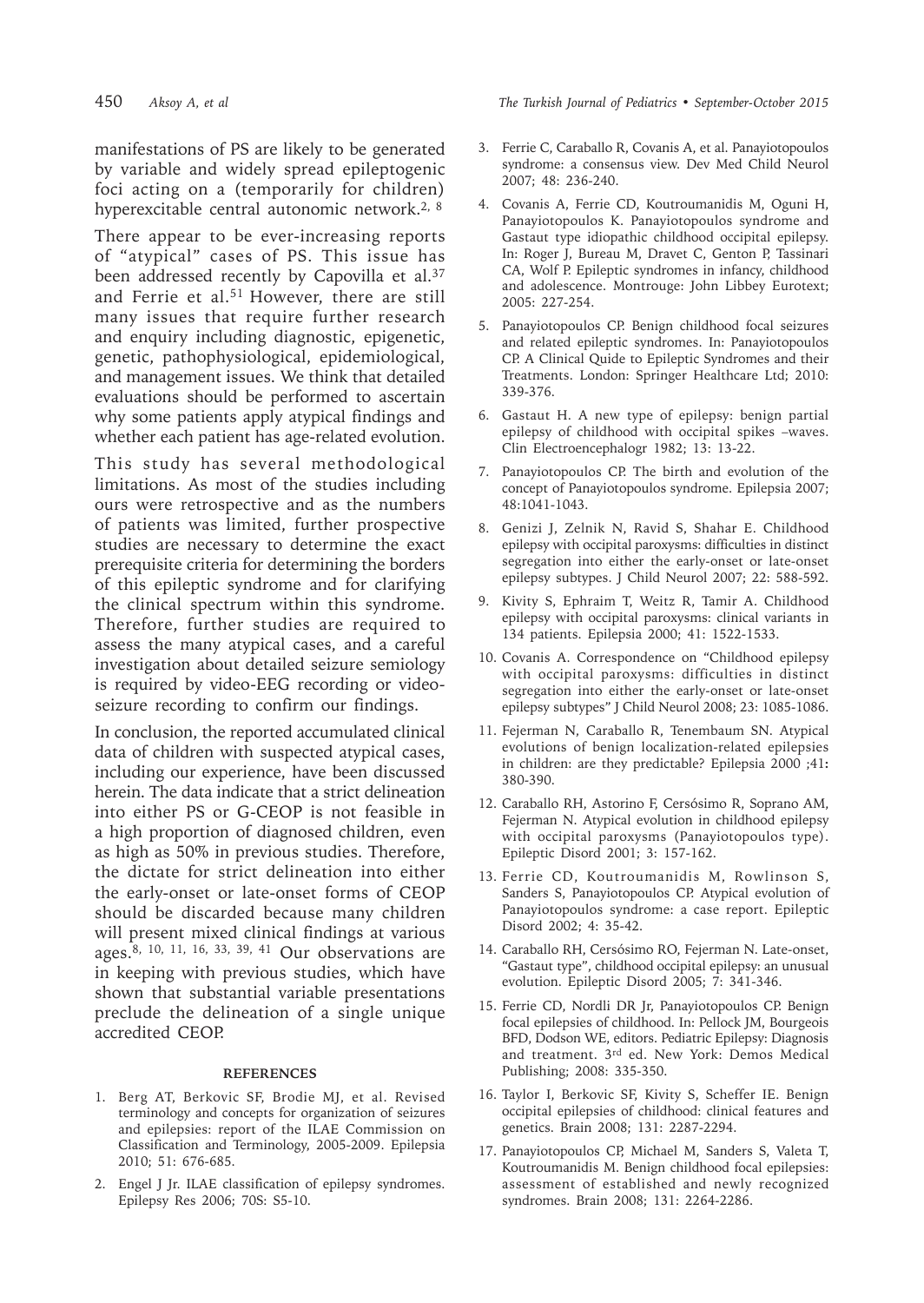- 18. Terasaki T, Yamatogi Y, Ohtahara S. Electroclinical delineation of occipital lobe epilepsy in childhood. In: Andermann F, Lugaresi E, editors. Migraine and Epilepsy. Boston: Butterworth; 1987: 125-137.
- 19. Oguni H, Hayashi K, Imai K, Hirano Y, Mutoh A, Osawa M. Study on the early-onset variant of benign childhood epilepsy with occipital paroxysms, otherwise described as early-onset benign occipital seizure susceptibility syndrome. Epilepsia 1999; 10: 1020-1030.
- 20. Van den Hout BM, Van der Meij W, Wieneke GH, Van Huffelen AC, Van Nieuwenhuizen O. Seizure semiology of occipital lobe epilepsy in children. Epilepsia 1997; 38: 1188-1191.
- 21. Holtzman RN. Sensations of ocular movement in seizures originating in occipital lobe. Neurology 1977; 27: 554-556.
- 22. Caraballo RH, Sologuestua A, Grañana N, et al. Idiopathic occipital and absence epilepsies appearing in the same children. Pediatr Neurol 2004; 30: 24-28.
- 23. Salanova V, Andermann F, Olivier A, Rasmussen T, Quesney LF. Occipital lobe epilepsy: electroclinical manifestations, electrocorticography, cortical stimulation and outcome in 42 patients treated between 1930 and 1991. Surgery of occipital lobe epilepsy. Brain 1992; 115: 1655-1680.
- 24. Ludwig BI, Marsan CA. Clinical ictal patterns in epileptic patients with occipital electroencephalographic foci. Neurology 1975; 25: 463-471.
- 25. Panayiotopoulos CP. Benign childhood epileptic syndromes with occipital spikes: new classification proposed by the International League Against Epilepsy. J Child Neurol 2000; 5: 548-552.
- 26. Guerrini R, Ferrari AR, Battaglia A, Salvadori P, Bonanni P. Occipitotemporal seizures with ictus emeticus induced by intermittent photic stimulation. Neurology 1994; 44: 253-259.
- 27. Caraballo RH, Cersỏsimo RO, Fejerman N. Childhood occipital epilepsy of Gastaut: a study of 33 patients. Epilepsia 2008; 49: 288-297.
- 28. Caraballo RH, Cersỏsimo RO, Fejerman N. Panayiotopoulos syndrome: a prospective study of 192 patients. Epilepsia 2007; 48: 1054-1061.
- 29. Covanis A. Panayiotopoulos syndrome: a benign childhood autonomic epilepsy frequently imitating encephalitis, syncope, migraine, sleep disorder, or gastroenteritis. Pediatrics 2006; 118: 1237**-**1243.
- 30. Taylor I, Scheffer IE, Berkovic SF. Occipital epilepsies: identification of specific and newly recognized syndromes. Brain 2003; 126: 753-769.
- 31. Takeda A, Bancaud J, Talairach J, Bonis A, Bordas-Ferrer M. Concerning epileptic attacks of occipital origin. Electroencephalogr Clin Neurophysiol 1970; 28: 647-648.
- 32. Mennink S, van Nieuwenhuizen O, Jennekens-Schinkel A, van der Schouw YT, van der Meij W, van Huffelen AC. Early prediction of seizure remission in children with occipital lobe epilepsy. Eur J Paediatr Neurol 2003; 7: 161-165.
- 33. Tsai ML, Lo HY, Chaou WT. Clinical and electroencephalographic findings in early and late onset benign childhood epilepsy with occipital paroxysms. Brain Dev 2001; 23: 401-405.
- 34. Capovilla G, Striano P, Beccaria F. Changes in Panayiotopoulos syndrome over time. Epilepsia 2009; 50: 45-48.
- 35. Thomas P, Arzimanoglou A, Aicardi J. Benign idiopathic occipital epilepsy: report of a case of the late (Gastaut) type [corrected]. Epileptic Disord 2003; 5: 57-59.
- 36. Specchio N, Trivisano M, Di Ciommo V, et al. Panayiotopoulos syndrome: a clinical, EEG, and neuropsychological study of 93 consecutive patients. Epilepsia 2010; 51: 2098-2107.
- 37. Gambardella A, Aguglia U, Guerrini R, Morelli F, Zappia M, Quattrone A. Sequential occurrence of benign partial epilepsy and childhood absence epilepsy in three patients. Brain Dev 1996; 18: 212-215.
- 38. Ferrie CD, Beaumanoir A, Guerrini R, et al. Earlyonset benign occipital seizure susceptibility syndrome. Epilepsia 1997; 38: 285-293.
- 39. Lada C, Skiadas K, Theodorou V, Loli N, Covanis A. A study of 43 patients with panayiotopoulos syndrome, a common and benign childhood seizure susceptibility. Epilepsia 2003; 44: 81-88.
- 40. Saitoh M, Kubota M, Kimura I, Mizuguchi M, Igarashi T. A case of Panayiotopoulos syndrome showing an atypical course. Seizure 2006; 15: 643-648.
- 41. Grosso S, Orrico A, Galli L, Di Bartolo R, Sorrentino V, Balestri P. SCN1A mutation associated with atypical Panayiotopoulos syndrome. Neurology 2007; 69: 609- 611.
- 42. Schrader D, Shukla R, Gatrill R, Farrell K, Connolly M. Epilepsy with occipital features in children: factors predicting seizure outcome and neuroimaging abnormalities. Eur J Paediatr Neurol 2010; 15: 15-20.
- 43. Wakamoto H, Nagao H, Fukuda M, et al. Idiopathic childhood occipital epilepsy of Gastaut: report of 12 patients. Pediatr Neurol 2011; 44: 183-186.
- 44. Doose H, Baier WK. Benign partial epilepsy and related conditions: multifactorial pathogenesis with hereditary impairment of brain maturation. Eur J Pediatr 1989; 149: 152-158.
- 45. Verrotti A, Coppola G, D'Egidio C, Parisi P, Chiarelli F. Gastaut type-idiopathic childhood occipital epilepsy and childhood absence epilepsy: a clinically significant association? Seizure 2010; 19: 368-372.
- 46. Koutroumanidis M. Ictal vomiting in association with left temporal lobe seizures in a left hemisphere language-dominant patient. Epilepsia 2003; 44: 1259.
- 47. Panayiotopoulos CP. Autonomic seizures and autonomic status epilepticus peculiar to childhood: diagnosis and management. Epilepsy Behav. 2004; 5: 286-295.
- 48. Ueno M, Oguni H, Yasuda K, Osawa M. Neurophysiological study of secondary synchronous occipito-frontopolar spikes in childhood. Clin Neurophysiol 2001; 112: 2106-2112.